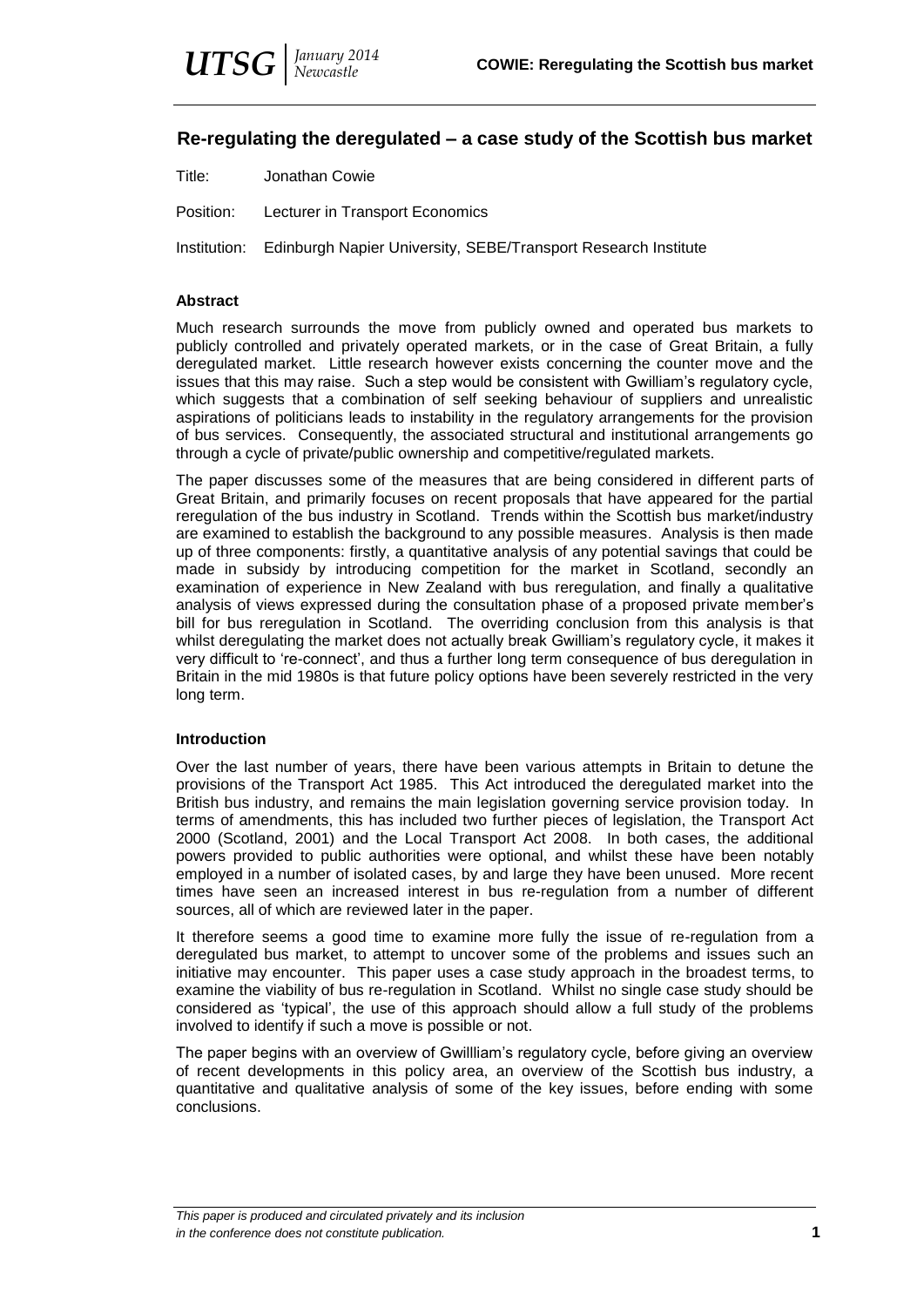## **Gwilliam's Regulatory Cycle**

The issue is an interesting question in its own right, but not only from a practical perspective, but also from an academic one as well. Gwilliam (2008) put forward the idea of a regulatory cycle in public transport provision, specifically relating to bus provision in industrialised countries. This arose as a consequence of the work of Needham (1983), who argued that the outcomes of any moves towards regulatory measures were not always consistent with the original intentions of those reforms. This would inevitably lead to reform back towards market based solutions, thus producing an inevitable constant flux between regulation and the market, i.e. a regulatory cycle. As the author highlighted, this work pre-dated the distinction between competition in the market and competition for the market, the latter of course potentially providing a balance between the two perspectives. Gwilliam therefore posed the question, is there a regulatory cycle in the bus transport sector? The regulatory cycle was broken down into four identifiable phases as shown in Figure 1.

Figure 1: The industrialised country regulatory cycle (in bus transport)



Source: Gwilliam (2008)

Starting at 6 o'clock in Figure 1, stage one occurs where there exists a private sector area monopoly. Consistent with economic theory, firms in such a position will profit maximise, and this may not be consistent with the public interest, particularly the restriction of supply to maintain high prices/profits. This leads to the specification of minimum standards in order to provide a clear base level of service, thus leading to a regulated private local monopoly. Gwilliam (op. cit.) states that history and practice tend to show that this only has a minimal effect, and hence leads on to the next stage of the cycle, full public ownership. Here all strategic, tactical and operational functions (van de Velde, 1999) are taken into the public sector. This generally helps to stabilise the transport system and it is run on the basis of a single network, i.e. the public interest. Rising costs and increasing subsidy however leads to the re-introduction of the private sector. In the context of the British bus market, costs and subsidies increased substantially in the late 1970s and early 1980s, and the prevailing macro economic climate (recession) and political ideology hastened reforms back towards private sector provision. In Gwilliam's regulatory cycle, this is in the form of either free entry or through franchising, with both examples being present in the British market.

The British experience with deregulation is well documented elsewhere (e.g. Simpson 1996, White 1997), with one clear outcome being that it led to considerable merger and company acquisition following the 1985 Act, particularly in the mid 1990s (Cowie, 2002). This resulted in a return to stage 1 of the cycle, private sector area(s) monopoly. With a few exceptions, this is roughly where the British market stands today, i.e. it is made up of a large number of local bus markets, each of which is dominated by a single operator, with some limited competition from another of the major operators. For example in Glasgow, Firstbus has around 85% of the market, with Stagecoach having the other 15%.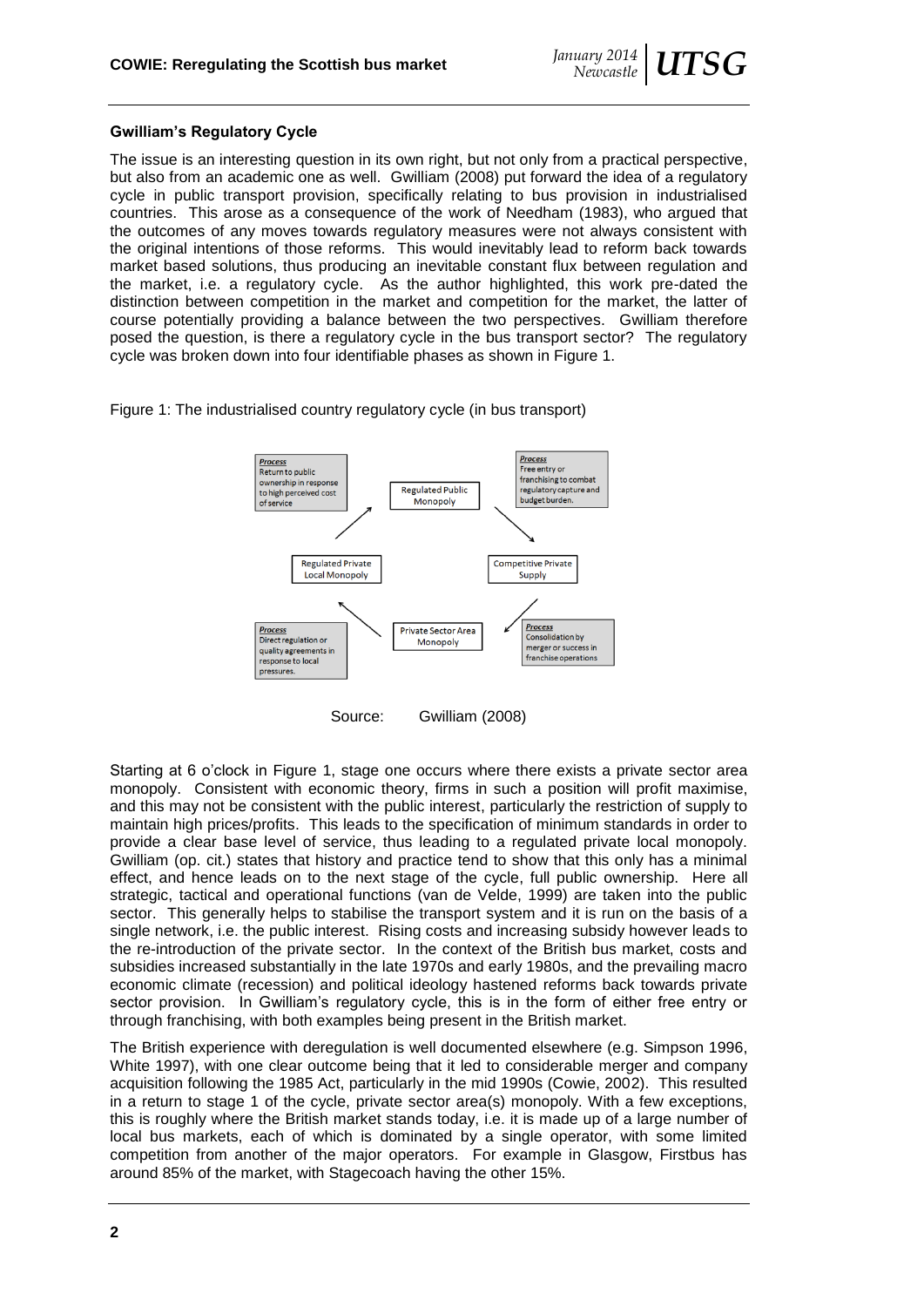

This leads to the question as to whether such a market structure now means that moving to a regulated private local monopoly is now no longer viable, i.e. the regulatory cycle is broken.

## **Policy background**

As noted in the introduction, the Transport Act 1985 is still the main act that legislates the bus industry throughout the whole of Great Britain. The Act removed all economic regulation from the industry, specifically authority control over fares, market entry and bus frequency. Prior to 1985, these were closely enforced by the Traffic Commissioners. In terms of the new structure, Traffic Commissioners still have a strong role to play with regard to qualitative regulation (e.g. operator licensing, vehicle inspection and testing), but in terms of economic regulation this is now purely an administrative role where bus companies are required to lodge changes to routes with the commissioner giving 56 days notice.

Establishment of the Scottish Parliament and Welsh Assembly in 1997 devolved many transport powers to these bodies, although the 1985 Act remained the main legislative instrument governing the industry. The Transport Act 2000 (Scotland, 2001) introduced the possibility of putting what had been voluntary agreements between local authorities and bus operators on (usually) whole route upgrades, i.e. buses and infrastructure, on a statutory bases. Consequently, enforcement of quality standards above the statutory minimum could be legally imposed. The Acts also introduced the possibility of introducing bus quality contracts, which could be used to effectively reregulate whole areas where all other possibilities had been exhausted and 'market failure' could be established. Whilst some authorities did introduce statutory bus quality agreements (four in Scotland), no authority introduced a bus quality contract. Exact reasons for this are unclear, but the two most likely are that firstly establishing 'market failure' was very difficult to do, and secondly the cost of bringing the planning function into public administration, along with contract costs, were prohibitive.

The final piece of legislation introduced to date was the Local Transport Act 2008 (only in England and Wales), which further reduced the constraints on introducing a bus quality contract by reducing the need to show market failure and exempting bus operators from the provisions of the Competition Act 1998. This was possible where local authorities recognised that co-ordinated bus timings and joint services were being provided in the public interest. Once again however, outside of a few notable instances, there has been very little uptake in these optional powers.

The issue of bus re-regulation has reappeared on the Scottish political agenda not through main stream party politics, but rather through proposals for private member's bills. The first (Gordon, 2008) was put forward in 2008 by Charlie Gordon, the then Labour MSP for Glasgow Cathcart and also former Chair of the Strathclyde Passenger Transport Executive. The main proposals were aimed at making it easier for local authorities to develop statutory quality bus partnerships and bus quality contracts, extend the concessionary fare scheme to include those on the lower disability living allowance and also extend the scheme's remit to include community transport. The measures were clearly targeted at provision in rural areas and better bus access for the mobility impaired, although it also envisaged that regulation could be used to better integrate bus services and introduce multi-operator ticketing. There were also suggestions that bus services operators grant (BSOG) could be used as a discretionary payment based on operator performance. The consultation document attracted 95 responses, with only four against the proposals outright. The initiative however failed to progress to the next parliamentary stage as it did not gain sufficient cross party support.

The second set of proposals were published in May 2013 by Iain Gray (Gray, 2013), MSP for East Lothian and former leader of the Scottish Labour Party. Faced with declines in bus services in rural areas, what Gray proposed was giving local authorities the power to bundle services into packages of routes where profits made on commercial services could be partially used to subsidise the losses made on socially necessary services. Further provisions were to extend the powers of the Scottish Traffic Commissioner to impose financial penalties on operators that were in breach of contract, enable local authorities to use their own fleets to provide socially useful services where there were gaps in provision, and finally to give local authorities greater flexibility to run services in the way they envisaged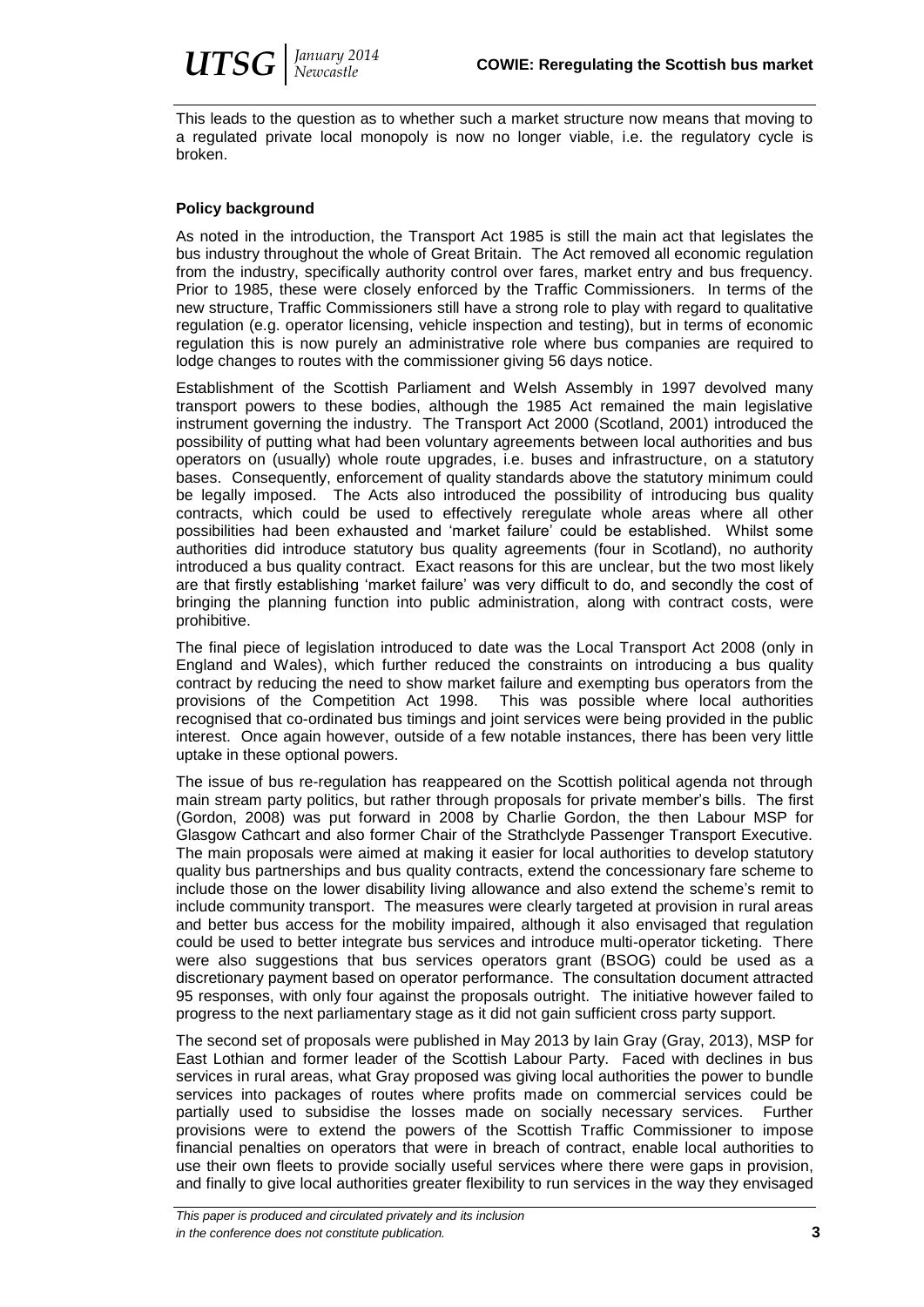most fit. There is also some discussion in the document regarding the levels of subsidy paid for rail services compared to those paid for bus services in Scotland. As with Charlie Gordon's earlier proposals, there is a clear statement regarding removing the need to prove market failure before introducing a bus quality contract. At the time of writing, the consultation period has just ended and a summary of the responses has not yet been published, but those responses that are available in the public domain are analysed later in this paper. In light of all of the responses received however, Iain Gray has stated his intention to move to the next stage of the private member's bill process, which is to gain cross party support in the Scottish Parliament.

In England, whilst no firm proposals to wholly or partially re-regulate the industry have appeared, the main opposition party has adopted a policy stance of allowing de-regulation exemption areas, in which the local transport authority (the local authority) would have the power to specify routes and fares and put these out for competitive tender. Once again, such powers would be optional.

Finally in Wales, there are proposals from the Welsh Assembly to modify subsidies paid under the BSOG. This is currently an automatic right, and at the moment just under 60% of the duty paid on diesel is reclaimed by the operator, with higher rates of rebate for biodiesel and bioethanol. In April 2013, the BSOG was replaced in Wales by the Regional Transport Services Grant (RTSG), with the funding coming from the same source. The major difference is that the RTSG is not an automatic right, but rather local authorities can define the outcomes they require from the funding and bus operators would need to deliver those outcomes, but if it was felt this would be 'uneconomic', they would then forego the funding of the fuel duty. It should be noted that at the time of writing the legality of such a scheme has been brought into question – basically BSOG predates UK membership of the EU, however as RTSG is a 'new' scheme then it must conform to the requirements of the EU single market, in this case the rules concerning illegal state aid. Potentially more problematic is the fact that at present BSOG is a non-discriminatory award, whilst the RTSG is not. Past experience in other areas of public (transport) policy, most notably the Clyde and Hebrides Ferry services, suggests this may be a real issue. These conditions being placed on the former BSOG is a very strong form of re-regulation, with British national figures for 2011/12 (Scottish Government, 2013), showing that BSOG represents just under 15% of the total revenue of the bus industry. One (of the four) local transport partnerships proposes taking up this option of imposing conditions on the payment of RTSG, SWETA (South East Wales). At the time of writing, it plans several initiatives, one being that from 2014/15 a proportion of the RTSG be given to operators that achieve higher quality standards. The exact details at this point however are unclear, as the whole process is currently out for consultation.

What the above strongly suggests is that in all areas of the British deregulated market there is a feeling amongst public authorities that some form of change, in the direction of more public control, is generally perceived to be desirable.

#### **The Scottish Bus Industry**

Before examining the potential for re-regulation in Scotland, it is useful to give an overview in summary of some of the main characteristics of the bus industry in Scotland. The following section therefore outlines the structure of the industry and the main trends over recent years. Scotland has large areas of rural and isolated land, as most of the country's population lives in the central belt and along the east coast. Nevertheless, levels of subsidy are no higher than elsewhere in Great Britain and the level of bus usage per head of population is almost identical (in the very recent past it has been significantly higher). As regards the actual industry itself, as with the rest of Britain, this has been dominated by the three largest bus companies, although Arriva's recent withdrawal from Ayrshire now only leaves two with a major presence, Firstbus and Stagecoach. First has a strong presence in Aberdeen, Glasgow, Central Scotland and the South East, and Stagecoach a strong holding in the more rural areas, such as Ayrshire, Perthshire and the Highlands. Edinburgh is a virtual monopoly for the local authority owned (but commercially run) Lothian Buses. In this context it is probably important to highlight that Scotland is also the origin of two of the major British bus operators, the aforementioned First and Stagecoach.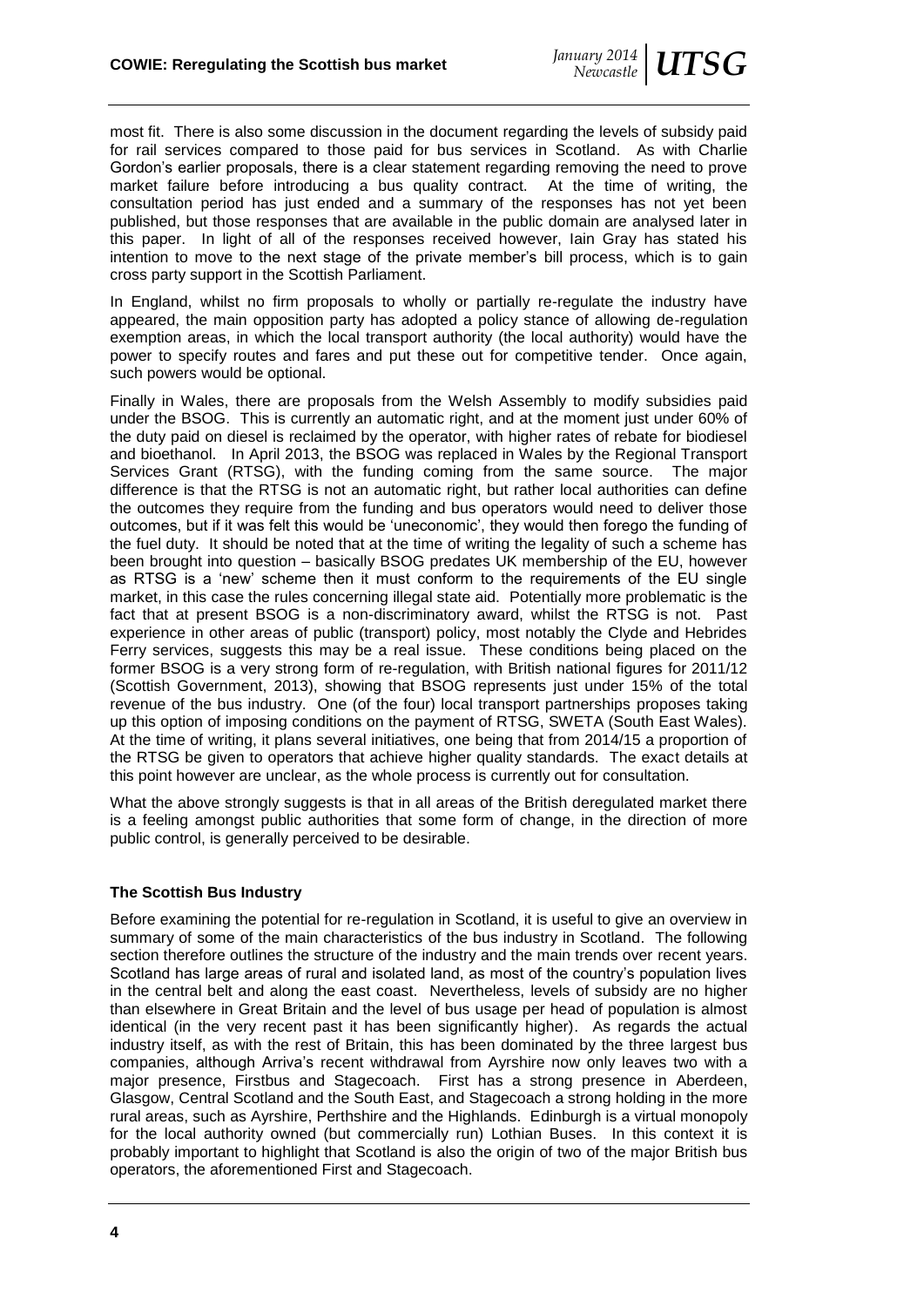As regards trends in the industry, the first to examine is the total finance in the industry and the main sources from which this is derived. This is given in Figure 2.

*UTSG January 2014*

Figure 2: Scottish Bus Industry, Total Finance Split by Main Sources (Passenger and Public), 2011/12 Prices



Source: Drawn from Scottish Bus and Coach Statistics, e.g. Transport Scotland (2013)

Over the whole period, figure 2 shows a significant increase in the level of public finance going into the industry, mainly as a result of increases in the provisions for concessionary fare schemes. At the beginning of the period, 61% of industry revenue came directly from the fare box, but by 2011/12 this had fallen to 53%. Direct passenger revenue rose in real terms by £14m, despite the level of fare paying passengers falling by around 4½%. Figures from elsewhere indicate that most trips are in the central belt, which accounted for just over 83% in 2012, a percentage share that has been steadily rising over the period.

Figure 3 tracks five other key variables over the last eight years, namely cost per bus kilometre, total bus kilometres on staged services, the level of public subsidy (in absolute terms), estimated profit margins, and passenger numbers (including concessionary travel).



Figure 3: Five key variables for the Scottish bus industry

Source: Drawn from Scottish Bus and Coach Statistics, e.g. Transport Scotland (2013) and TAS Statistics (e.g. TAS 2008)

Figure 3 presents some slightly concerning figures with regard to the industry over the period reviewed. Firstly, the cost per bus kilometre has risen by some 35%. Cost rises on their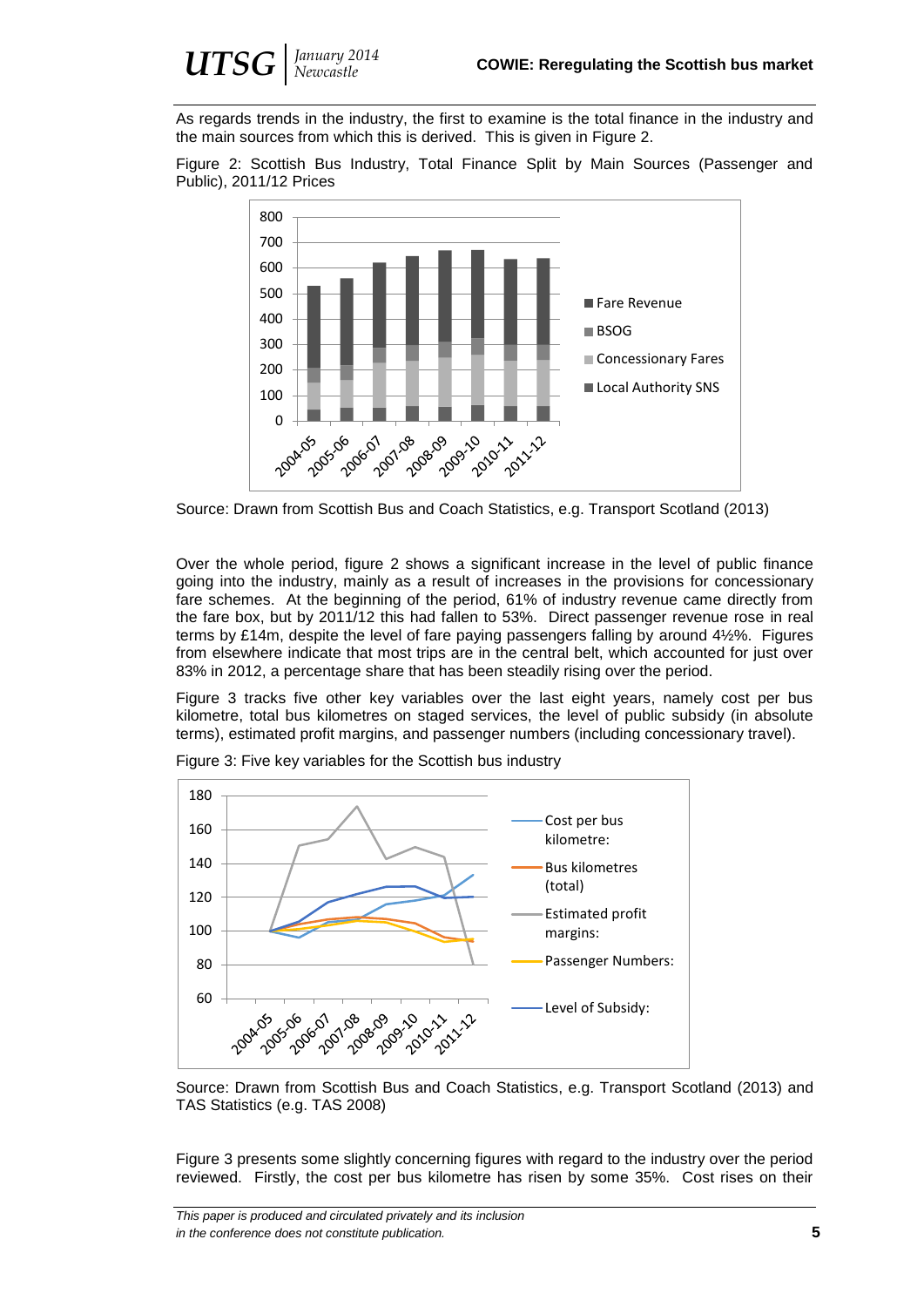own are not an indicator of industry inefficiencies<sup>1</sup>. Certainly over the period reviewed, there have been some clear indicators of improvements in the standard of services in Scotland (see footnote), and the price of oil has risen considerably over the same period. It is doubtful however if these factors alone can account for such a large cost rise. For example fuel costs account for something like 10% of operating costs, thus even a doubling would only increase costs by 5%. Whilst requiring further analysis, it may indicate some inefficiencies in the sector. The other notable trend in Figure 2 is the estimated profit margin. This began at 10.7%, but after a strong rise in the middle of the period, had fallen to 7.4% by the end. In terms of the overall British industry outside of London, neither of these figures could be termed as excessive. Passenger numbers have fallen and supply appears to have contracted by roughly the same amount. Finally, the industry has seen rising levels of subsidy, which as outlined above, has led to an increase in dependence on public finance.

## **Analysis – Quantitative, qualitative and experience from elsewhere in the world.**

Previous sections have outlined the background to recent proposals and private member's consultation bills to provide an optional choice to introduce re-regulation into parts of the Scottish bus industry. What follows is an analysis of the main barriers that have emerged during general debates and consultations on the subject, as well as evidence from New Zealand on bus re-regulation.

#### **Quantitative - Efficiency Improvements**

One obvious key barrier to any partial or wholesome re-regulation of the bus industry in Scotland would be the increased cost to public finances, both in terms of potential increased subsidy levels and also in public administration and legal costs incurred by taking the tactical function back into the public sector. This is an issue that will be borne out by the qualitative analysis later in the paper. This need not necessarily be the case, although some increase in public spend would appear to be inevitable. One key aspect would be the re-regulatory model that was actually adopted, particularly the question over the tactical function and whether this does indeed need to be taken back into public administration (e.g. tenders could include full proposals on the network to be operated). A second key aspect would be to establish if any productivity/efficiency gains could be achieved by moving to a regulated market (irrespective of its form), and thus as a result potential savings made on what is currently paid.

There is an argument that the industry in Scotland has now reached a very mature market state. Furthermore, with considerable market consolidation in the mid to late 1990s, it now displays very clear signs of the economist's theoretical model of an oligopolistic market structure. Such markets are characterised by non price competition, abnormal profits, scale inefficiencies and Leibenstein's x-inefficiency (Leibenstein, 1966). Due to the absence of competition, the market does not 'regulate' itself and hence does not achieve economic efficiency, i.e. in the purest terms there is market failure. Re-regulation could introduce competition back into the sector through competition for the market rather than competition in the market (stage 2 of Gwilliam's regulatory cycle), and by doing so efficiency improvements could be achieved. Baumol (1982) showed that under certain conditions, this can produce market outcomes similar if not identical to the perfectly competitive market.

It should be noted however that in a general context efficiency gains can be 'distributed' in different ways, for example to company shareholders in the form of larger dividends, to users in the form of lower prices or finally to public authorities in the form of lower subsidies. There may also be other non monetary benefits arising out of increased efficiency, which can really only be grouped under the generic title of 'the public interest', mainly arising out of improvements to the efficiency of the local economy, human capital stock and also to the

l

 $1$  If cost 'inefficiency' is as a result of improvements to the quality of services, if this results in the retention or even an increase in passenger numbers, then this could actually represent an improvement in overall economic efficiency.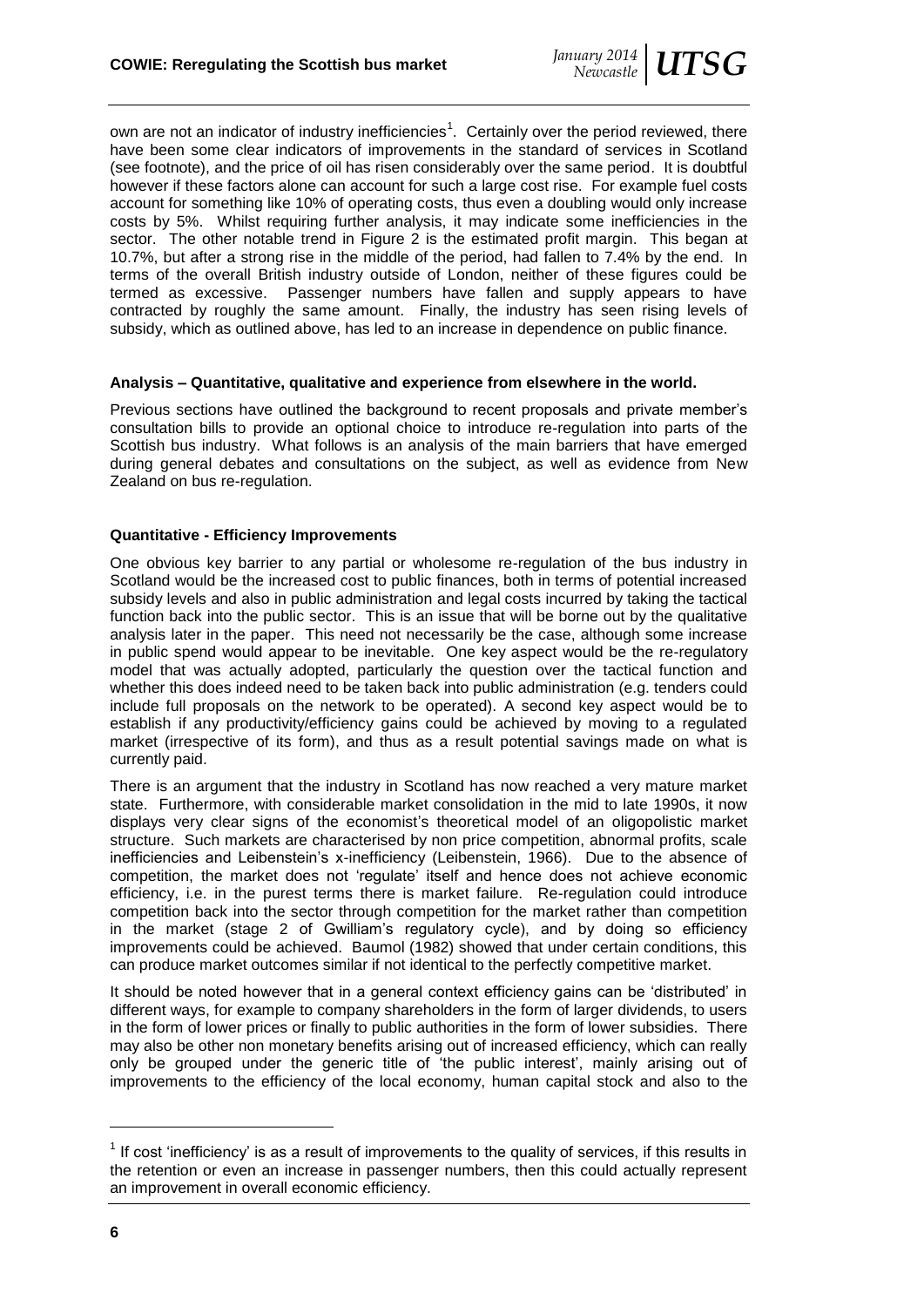*UTSG January 2014*

social infrastructure. In what follows, efficiency gains are assumed to only be distributed to public authorities in the form of lower subsidies, hence price and profit levels are assumed to remain the same (in real terms). The question to be answered therefore is, under such assumptions, how much public finance could be saved by moving to a regulated contestable market?

In order to address this issue, what follows is a productivity analysis of the deregulated Scottish market and the regulated London market, over the period from 1995 to 2010, although as will be seen, this is not without its (considerable) problems. For ease of interpretation, estimates are based on a modified Cobb Douglas cost function, as all results were found to be generally consistent with figures estimated from a more complex Translog function. The estimated model specifies fare adjusted revenue as the output, and labour and buses as the two inputs. The function is based on the simple cost relationship shown in equation 1:

$$
C_i = f(Q_i, P_i, t) \tag{1}
$$

where the operating cost C for the ith firm is a function of the output Q, the price of the inputs P and time, where time is the indicator of cost inflation/efficiency improvement. In equation 2, this is formally specified as a simple two input modified Cobb Douglas function:

$$
LnC_i = a + b_1 LnQ_i + b_2 LnQ_i^2 + c_1 LnP_l + c_2 lnP_k + dD_{scot} + (e + fD_{scot})t
$$
 [2]

This is one of the simplest forms of production economics assessment, however in this case all that is looked for is a simple estimate. In equation [2], the condition that  $c_1$  and  $c_2$  sum to unity is imposed to ensure linear homogeneity in prices, i.e. if individual input prices double, total operating cost will double. A Scottish dummy variable has been added to the basic cost function, as (a) it is believed that costs in Scotland, per pound generated, will be significantly higher than in London simply due to significantly lower loading factors, and (b) a second slope dummy has been included to assess how this difference has changed over time. This is the key variable in this analysis, as this will identify if the London regulated market has performed better or worse than the Scottish deregulated market in terms of cost control. If it is better, it will also identify the level of savings that could be made in terms of subsidy if this was applied to the Scottish market.

In order to estimate equation 2, data was taken from the TAS Bus Industry Monitor (e.g. TAS, 2008) covering the period 1995 to 2010. This provided information on revenues, operating costs, staff costs, staff levels, all other operating costs and fleet sizes. Estimation of Equation 2 produced the results shown in Table 1.

| Variable       | Parameter        |                              | Estimate  |           |        |
|----------------|------------------|------------------------------|-----------|-----------|--------|
| Constant       | Constant         |                              | $-1.3549$ | $-1.4620$ |        |
| Q              |                  | <b>Fare Adiusted Revenue</b> | 0.6667    | 3.7850    |        |
| Q <sub>2</sub> | Fare             | Adiusted                     | Revenue   | 0.0211    | 1.2560 |
| PL             | Labour Price     |                              | 0.7974    | 27.8330   |        |
| <b>PK</b>      | <b>Bus Price</b> |                              | 0.2026    | 7.0710    |        |
| T              | Time             |                              | $-0.0038$ | $-1.1250$ |        |
| <b>SCOT</b>    |                  | Scottish Step Dummy          | 0.2762    | 7.3700    |        |
| <b>SCOTT</b>   |                  | Scottish Slope Dummy         | 0.0378    | 8.4200    |        |
|                |                  |                              |           |           |        |

Table 1: Production Model, London and Scotland Bus output

#### $R^2$

With an  $R^2$  of 0.9683, the model fits the data very well, with almost 97% of variation in cost levels 'explained' by variation in the input variables. The inclusion of the Scottish dummy variables however are key to a strong fit, with  $R^2$  falling to around 0.3 without it. In this context, two variables are key, firstly the trend variable and the Scottish slope dummy. The trend variable is very close to zero and not statistically significant. This may suggest that for the London regulated market, with revenue specified as the output, there has been no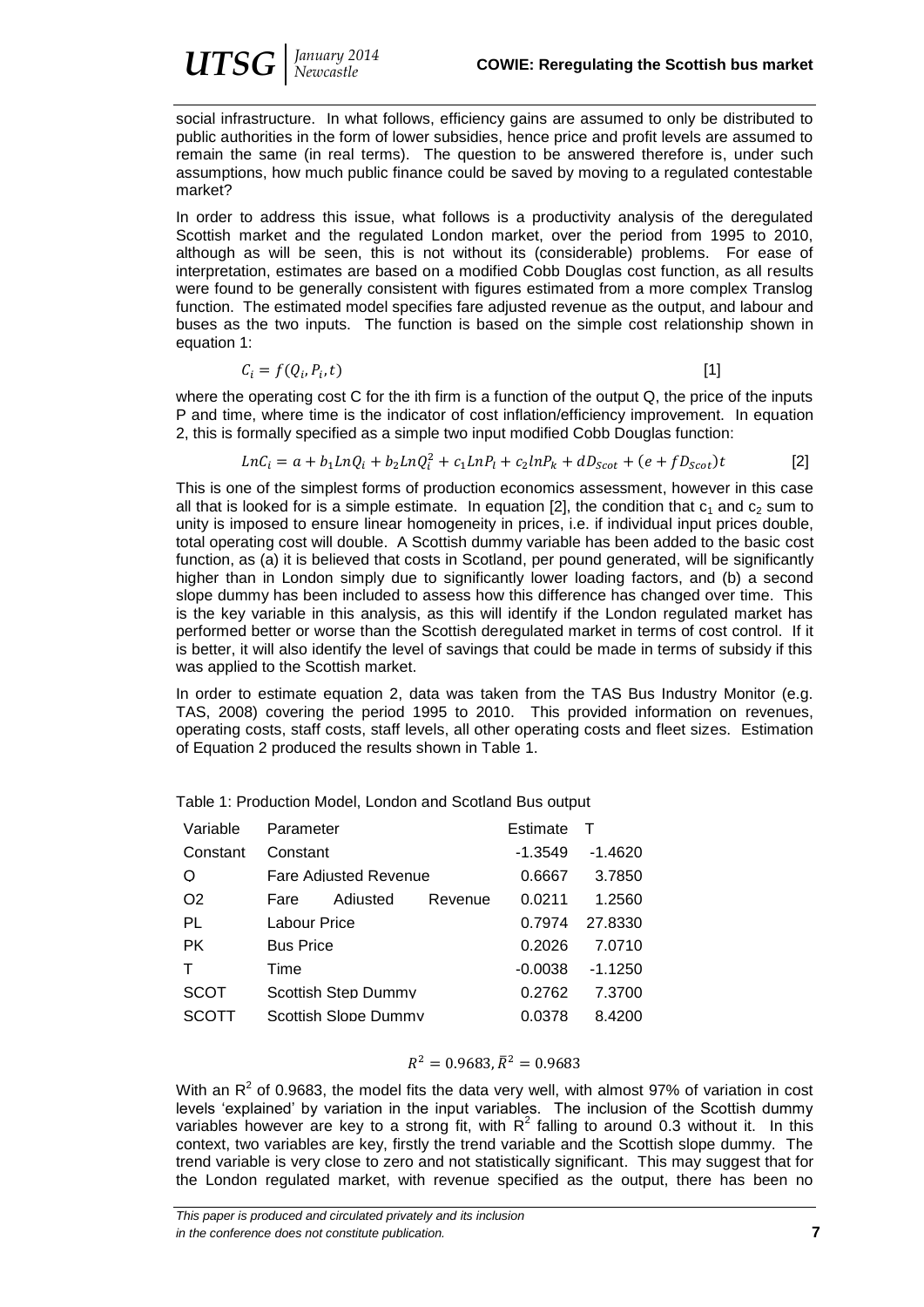change in the general cost level. The London regulated market may therefore be 'working', as one possible reason for this result is that any efficiency gains have been incorporated into subsequent contract prices (contracts are on a full cost basis, with all passenger revenue given to TfL). In the Scottish deregulated market however, the Scottish slope dummy suggests that costs per pound generated have risen by 3.8% a year above the regulated London market. Such a figure should be treated with a great deal of care, as not only are the London and Scottish markets very different, but furthermore London has seen considerable increases in passenger numbers whereas Scotland has not. In a more general sense, rises in productivity are more consistent with rising output, as inputs are generally more sticky downwards. Furthermore, estimation of the full Translog function suggested that actual productivity differences were smaller, at around 2.7% a year, but nevertheless such estimates should still be viewed as extremely optimistic.

Taking the above figures and applying to potential savings in public subsidy, Table 2 presents a simple 10 year time horizon using a 3.8% annual saving as the very uppermost estimate, with 1 and 2.5% given as lower estimates. Potential savings are broken down into public transport subsidy (PTS), bus services operators grant and all subsidy levels. It should be noted however that under current legislative arrangements, such 'gains' should only be applied to PTS, as productivity gains in BSOG lie outside the scope of bus operators and concessionary fare rebates are subject to the demand for bus services, not the supply. The figures however do provide an overview of what could be achieved if such arrangements should change.

| Variable                              |      | Current<br>Level | Year 2 | Year 4 | Year 6 | Year 8 | Year 10 |
|---------------------------------------|------|------------------|--------|--------|--------|--------|---------|
| Public                                |      | 58               |        |        |        |        |         |
| Transport                             | 1.0% |                  | 1.2    | 2.3    | 3.5    | 4.6    | 5.8     |
| Support (PTS)                         | 2.5% |                  | 2.9    | 5.8    | 8.7    | 11.6   | 14.5    |
|                                       | 3.8% |                  | 4.4    | 8.8    | 13.2   | 17.6   | 22      |
| <b>Bus</b><br><b>PTS</b><br>$\ddot{}$ |      | 118              |        |        |        |        |         |
| <b>Services</b>                       | 1.0% |                  | 2.4    | 4.7    | 7.1    | 9.4    | 11.8    |
| Operators<br>Grant (BSOG)             | 2.5% |                  | 5.9    | 11.8   | 17.7   | 23.6   | 29.5    |
|                                       | 3.8% |                  | 9      | 17.9   | 26.9   | 35.9   | 44.8    |
| <b>All Grants</b>                     |      | 299              |        |        |        |        |         |
|                                       | 1.0% |                  | 6      | 12     | 17.9   | 23.9   | 29.9    |
|                                       | 2.5% |                  | 15     | 29.9   | 44.9   | 59.8   | 74.8    |
|                                       | 3.8% |                  | 22.7   | 45.5   | 68.2   | 90.9   | 113.7   |
| Cost per bus                          |      | 1.32             |        |        |        |        |         |
| kilometre                             | 1.0% |                  | 1.29   | 1.27   | 1.24   | 1.21   | 1.19    |
|                                       | 2.5% |                  | 1.25   | 1.19   | 1.12   | 1.06   | 0.99    |
|                                       | 3.8% |                  | 1.22   | 1.12   | 1.02   | 0.92   | 0.82    |

Table 2: Potential productivity savings in terms of public finance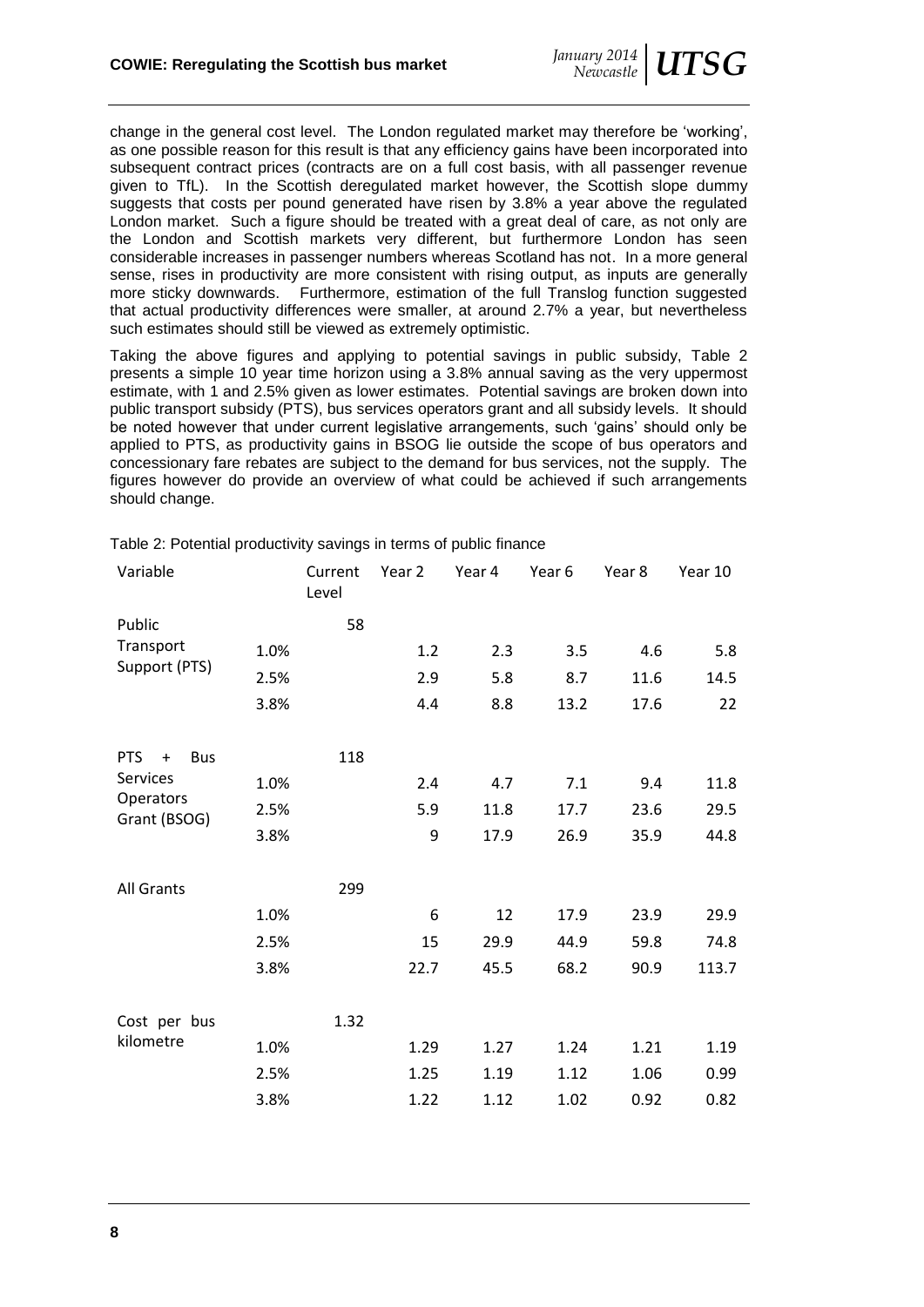In a hypothetical ideal world, Table 2 clearly indicates that productivity savings resulting from full re-regulation will produce the required savings in public funds to make such a move entirely viable. Even based on public transport subsidy alone, after six years this will produce an annual saving of £13.2 million pounds, which very loosely based on experience from elsewhere in Scottish public transport policy (Cowie, 2013), will more than cover the increased transaction costs of any regulatory framework. The problem however is that this is not the hypothetical 'ideal' world. One key difference already stated is that in London, patronage has been growing, and this is generally 'good' for productivity gains. A second key factor is the overall size and spread of the London market – it is big and it is highly concentrated. What this means is that companies can compete for most if not all of TfL's contracts. The Scottish bus market on the other hand is considerably smaller and spread over a far larger geographical area. Re-regulatory measures therefore aimed at introducing competition for the market therefore are likely to have a far smaller impact. Even taking the 1% figure reported in Table 1, for PTS alone this would only produce savings of £3.5m by year 6, although a more considerable £18m on all grants. The latter figure would probably cover public administration costs, but everything, public and private, would have to 'work' in order for this to be the case. This is not sufficient evidence to suggest that regulatory measures will produce the required savings in public finance to support the increased public administration role, although the potential net cost is perhaps not as large as may have been envisaged in some views expressed during discussions on other aspects of this research.

## **Qualitative Analysis 1 - The New Zealand Experience**

Outside of Great Britain, New Zealand is the only other developed country to fully deregulate urban bus services. Three pieces of legislation passed in 1989 effectively implemented the British model of bus deregulation into the country. For example, as a result of the legislation councils' were required to divest transport operations to commercial entities and their principal role became one of planning public transport services and contracting services that were not provided through commercial registrations (Sergejew, 2010). Why New Zealand is of interest in this context is that it has recently fully re-regulated its bus industry and removed legal prohibition on regional councils having an ownership interest in public transport operations (Alexander and Maguire, 2013). There are however several important differences between the British and New Zealand models of bus deregulation Firstly, as envisaged by the 1989 legislation, in the 'deregulated' market most services were still operated under contract to the regional council. For example, Alexander and Maguire (op. cit) highlight that in the two largest cities (Auckland and Wellington) only 25% of bus routes consisted of commercial registrations, with a question mark even over many of these as to the extent to which they ran entirely 'subsidy free'. Secondly, after initial reductions in subsidy, levels had began to rise, and significantly, growing in real terms by 260% between 1999/00 and 2011/12, with only a 63% increase in patronage. As a consequence, the vast majority of funding in the sector was provided by the public sector. All of these factors mean that the 'gap' in New Zealand between the deregulated market and a return to regulation was not vast.

Nevertheless, the lessons that can be taken from the New Zealand experience are that reregulating a deregulated bus market is possible, but some very clear criteria need to be in place first. The first of these is that commercial services represent the minority of the overall market and that contracting is the norm. The second is that subsidy levels need to be considerably rising. And finally the third is that there needs to be a strong political will for change driven/complemented by dissatisfaction from public transport authorities over current arrangements and their failure to deliver an integrated public transport network.

At first glance none of these criteria appear to be present in the current case, with the level of commercial bus kilometres at around 83% in Scotland, subsidy levels have been rising but not nearly to the same extend as in New Zealand, and finally there appears to be little political will for bus re-regulation within the current government. Charlie Gordon's private members bill for example received no cross party support and acquisitions have been made by some Labour opposition MSPs that Brian Souter's political donations to the ruling SNP government have influenced its policy towards the bus industry in favour of the status quo (The Scotsman, 2011).

*This paper is produced and circulated privately and its inclusion in the conference does not constitute publication.* **9**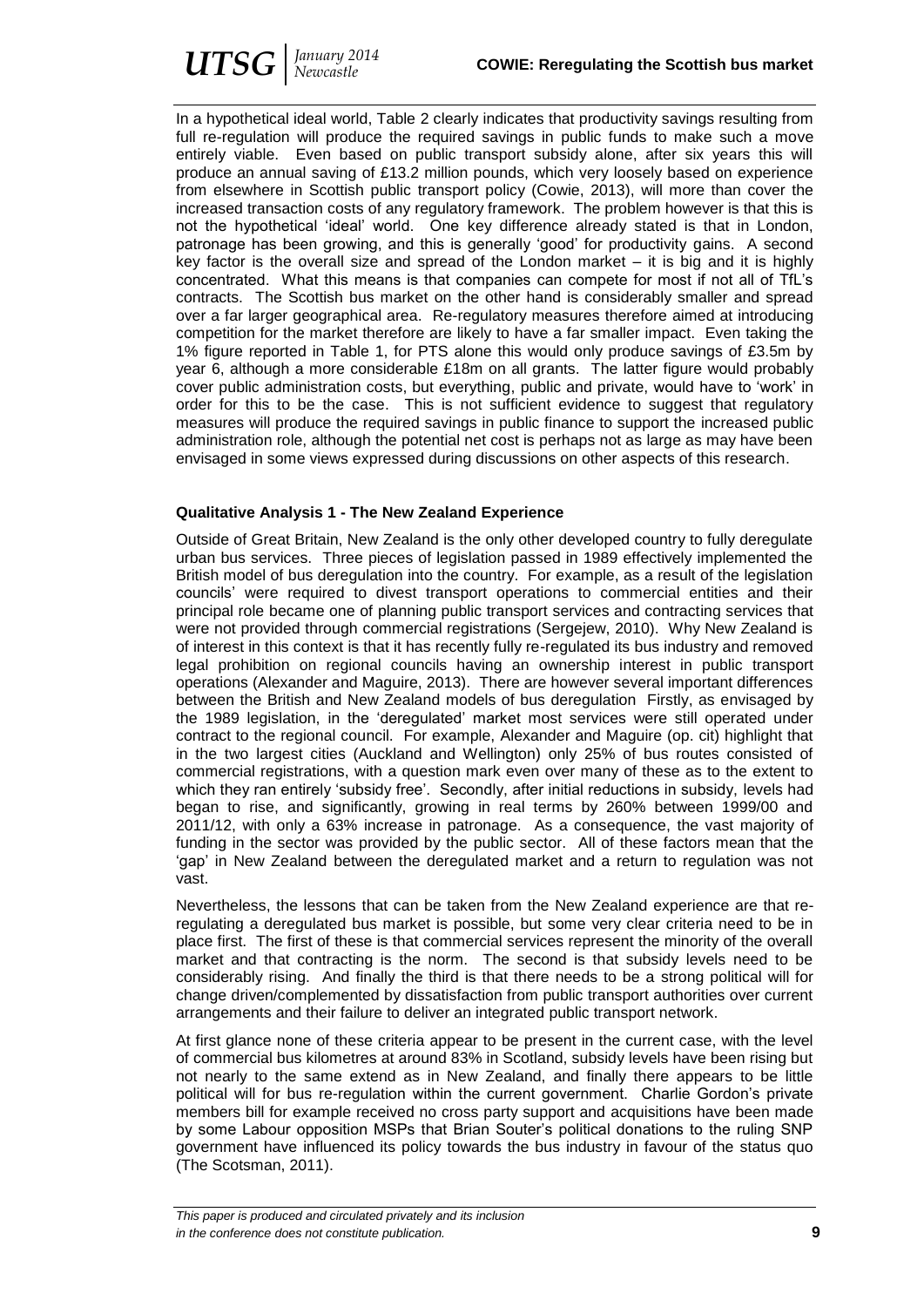On further analysis however, some of these factors are present in Scotland. Whilst commercial services represent the majority of bus kilometres, and commercial revenue remains the main source of finance, as shown above rises in levels of public subsidy have now reduced this proportion from 61% in 2004/05 to 53% in 2011/12. Although the political factor, irrespective of the reasons, remains unchanged, informal evidence does suggest there are rising levels of dissatisfaction from local authorities over bus service provision, both commercial and contracted, and a question mark over the value for money the latter represent. There is also further concern in the parliament that the present government needs to do something with regard to bus provision, which has already seen a renegotiation of concessionary fare re-imbursement to lower levels of compensation.

## **Qualitative Analysis 2 – Responses to Iain Gray's Consultation**

Whilst at the time of writing it was hoped to have full visibility of all of the responses to Iain Gray's consultation, this has not been possible due to an extension of the consultation period, hence only those that have been available have been analysed. This consisted of ten in total, which included a mix of local authorities, operators, academics and passenger pressure groups.

A content analysis was undertaken on these in order to pull out the underlying trends or themes which emerged from each response. What became apparent from this exercise was a very clear division of opinion into two very distinctive groups – bus operators and non bus operators. Figure 4 presents a summary of the key phrases used in some of these responses and within the groups identified.



Figure 4: Output of Content Analysis of Bus Consultation Responses

What is most surprising in the responses analysed is that there is virtually no common ground between the two. This is true even on the one point of agreement, the potential increase in public cost, where completely different language is used to put the point across. Taken from a general perspective, it is almost as if the two groups were writing about two completely different things. With regard to re-regulation, operators talked about jobs at risk, undermining confidence in the industry, burdens on the tax payer, with one even going as far as to express the view that any measures to re-regulate the industry would be immoral and against human rights. Ignoring the last view as a simple headline grabber, the overall perspective is purely financial.

The non bus users groups on the other hand uses entirely different language, such as 'equity', 'social cohesion', 'local' features particularly strongly, and 'climate change'. Perhaps a key difference is highlighted by one non operator response which describes bus services as a 'public good', by which it is clear they really mean a merit good. In other words, bus operator responses view bus services exactly for what they are, basically a way of making money and employing people, whilst non operator responses appear to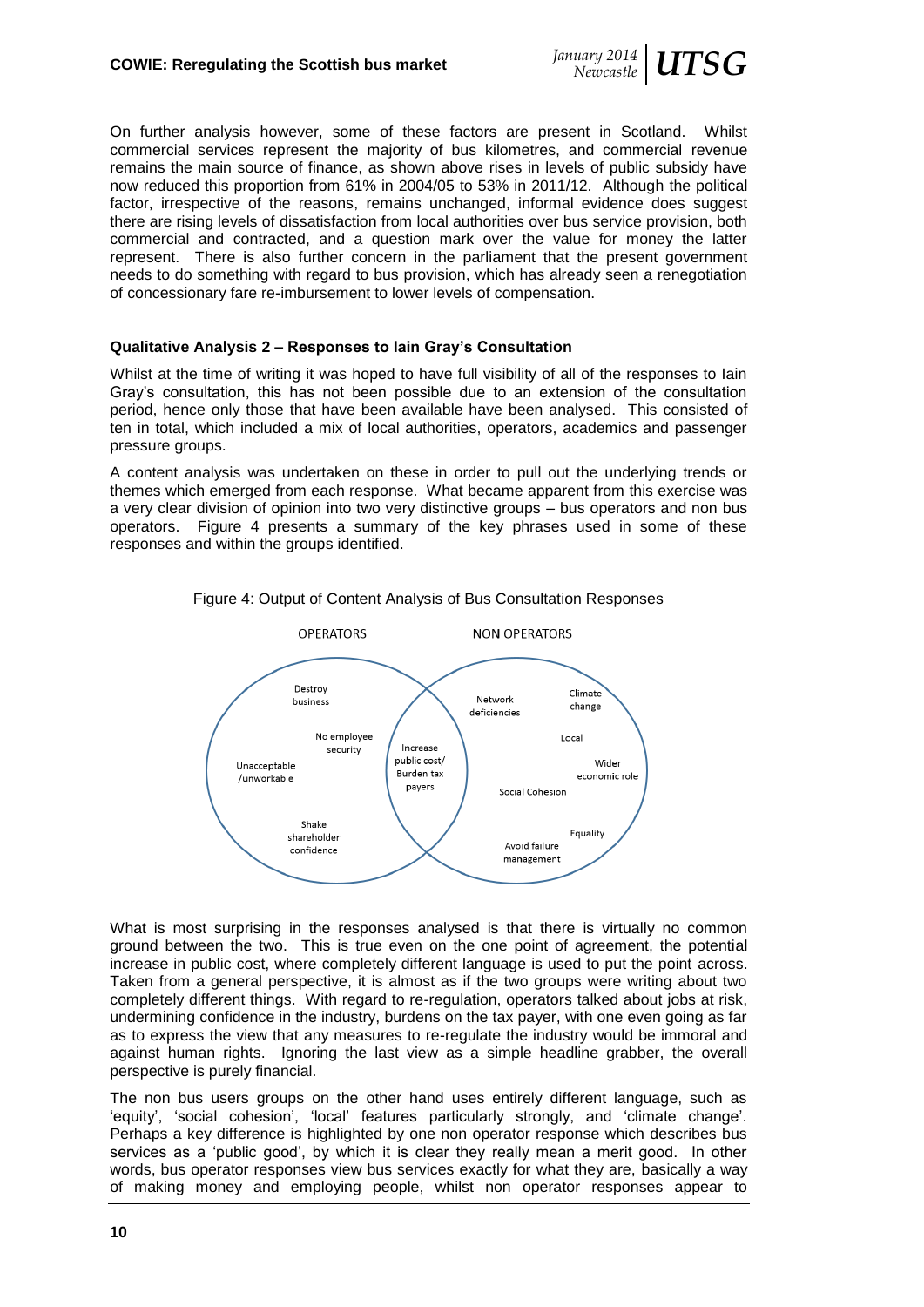*UTSG January 2014*

completely ignore that fact and mainly concentrate on the wider functions played by bus services, tending to concentrate on their inherent 'goodness', i.e. a merit good.

Perhaps in some ways this polarisation of opinion is to be expected, however what it represents in the current context is a major barrier to taking the bus industry forward, and that's even before the issue of re-regulation is proposed as one possible way of doing that. The non bus operator group appears to have a complete misunderstanding of bus economics and a good understanding of the social and wider role of bus transport, whilst the bus operator group has an excellent understanding of bus economics but (appears to) have no understanding of the social and wider economic role played by bus services. Until such a divide is bridged, any measures that change the status quo would be difficult to implement.

What is also interesting in the responses is what is not written. Only one of the responses examined actually stated that a high quality bus service was already in place, and whilst the respondent was in general agreement with the provisions of the proposed bill, that agreement was clearly based on the Churchillian view of a united Europe, i.e. good for the Europeans, but not for us. It may be no surprise that this particular respondent actually bridged the two groups identified above, in that it was a local authority with a heavy invested interest in bus operations.

# **Closing Discussion and Conclusions**

The question was posed at the beginning of this paper if deregulating bus markets broke Gwilliam's regulatory cycle, thus making a return to more publicly controlled and regulated bus markets impossible. The New Zealand experience shows that it is possible for authorities to re-regulate deregulated bus markets, although three clear criteria were identified as necessary conditions for this to happen. In terms of Scotland, only some of these are present, and probably the most important of all, political will is, at the present time, absent. What the research also identified was two further barriers that represent clear obstacles to any return to any form of re-regulation of the bus industry. The first is the sheer financial cost of taking the planning function back into the public sector. This is not in terms of the cost as such, but in the financing of that cost. Reformist measures have historically generated their own savings to public finance, however based on this analysis, even the most optimistic estimates would not produce the savings required to overcome the added cost. Given the prevailing economic and political climate therefore, this is a major barrier.

The second in some ways is even more concerning, and that is the complete divergence of views within the stakeholder group of the role played by bus services. In many respects it may be implied that this is an inevitable consequence of deregulation, as a deregulatory structure separates the commercial aspects of bus operation from the other (loss making) roles it plays. Certainly in the case examined, this appears to have created a clear polarisation of opinion on what buses actually represent. What the research suggests is that perhaps the issue of the effect of deregulation is greater than simply developing the industry along the lines of a re-regulated market, but rather development of the industry in any form, irrespective if that is through greater involvement of public authorities through further market based initiatives. As such, this polarisation of opinion represents a major barrier to reregulation. In order for any future development of the industry, a far more convergent view needs to gain widespread support.

# **References**

Alexander, J. and V. Maguire (2013). Transitioning to a new partnership approach – New Zealand regulator perspective. Paper presented at the 13<sup>th</sup> International Conference on Competition and Ownership in Land Passenger Transport (Thredbo 13), St Anne's College, University of Oxford, September.

Baumol, W.(1982). Contestable markets: an uprising in the theory of market structure. *American Economic Review*, 72(1), p. 1 – 15.

Cowie, J. (2002). Acquisition, efficiency and scale economies: an analysis of the British bus industry. *Transport Reviews*, 22 (2), pp. 147 – 157.